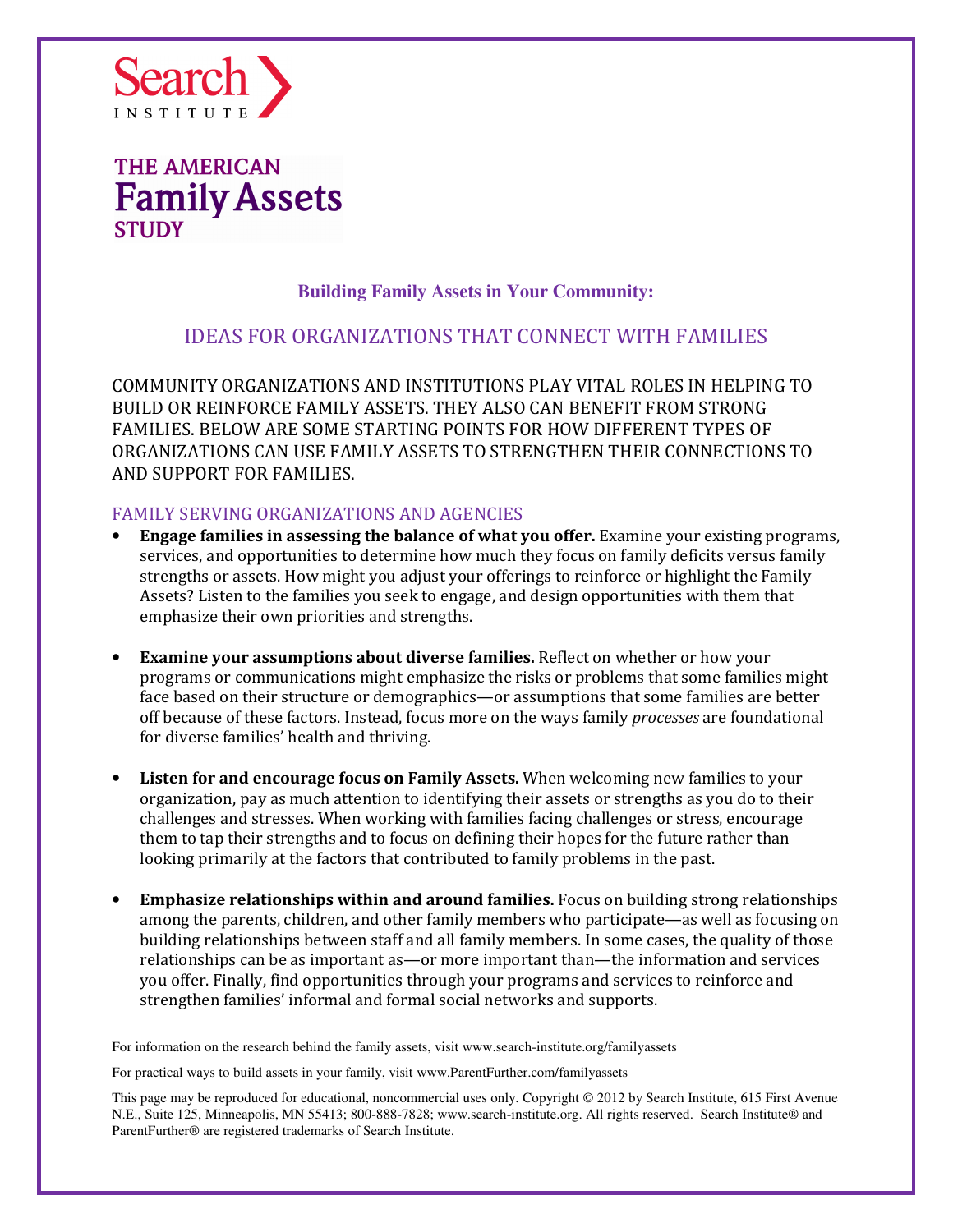

- Engage families around their particular interests, circumstances, or transitions. Families are most open to new opportunities when they touch on specific characteristics, transitions, or challenges the family faces. Whatever the circumstances, help families recognize and celebrate the strengths and opportunities that are present, even if they may have to first focus on a specific challenge.
- Empower families to take action. Support families to work together to tackle issues that are important to them in their community and society. This can include intergenerational service and justice projects, or organizing families to develop their own vision, strategies, and plans for making a difference and tackle a problem together in your organization, neighborhood, or community. Visit http://www.parentfurther.com/parenting-matters/family-volunteering for more information.

#### SCHOOLS

- Introduce the findings from The American Family Assets Study to school administrators, teachers, and other staff. Discuss how the Family Assets reinforce or challenge how they think about, and work with, families in your school. Encourage them to think about how they might reinforce families' assets in their interactions with students, parenting adults, and others in the community.
- **Seek first to understand.** It's easy to jump to conclusions about why parenting adults don't attend school meetings or other events. Too often, the assumptions educators have about whether, and how, families support their children's education are inaccurate or incomplete. Asking students and parents about their families' strengths, challenges, hopes, and goals can offer an entirely different perspective that becomes a new starting point for a family-school partnership for a student's educational success.
- Highlight the role of Family Assets in enhancing student engagement. A significant way families contribute to children's educational success is by being strong, asset-rich families, even when they are not focusing explicitly on educational or school issues. Offer asset-based information and ideas to families as a resource and source of encouragement. Reinforce family's efforts to be strong and healthy, even when they are facing challenges or problems.

For information on the research behind the family assets, visit www.search-institute.org/familyassets

For practical ways to build assets in your family, visit www.ParentFurther.com/familyassets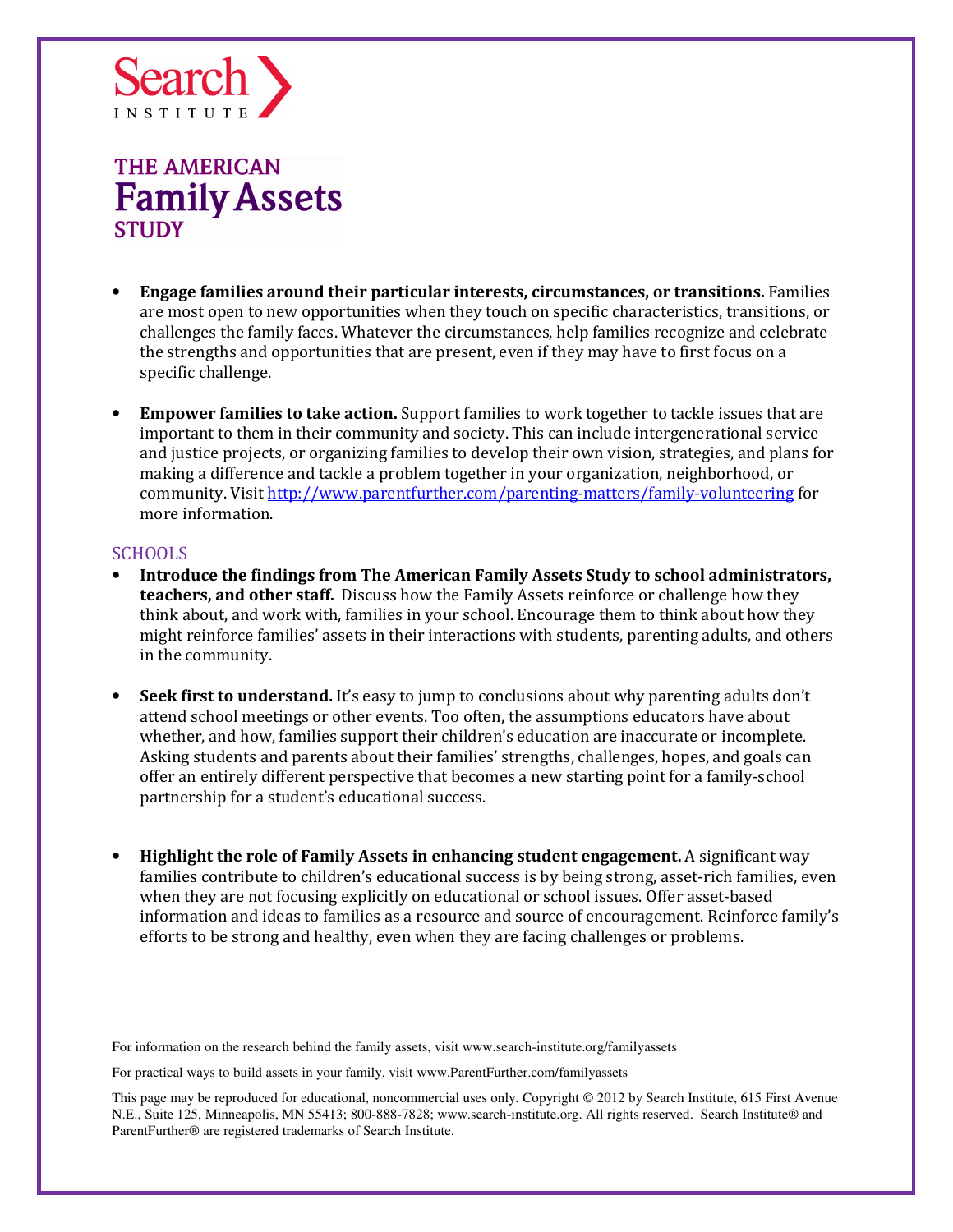

- Link your learning objectives to the assets students experience in their families. For example, when you address challenging subjects in the classroom, provide discussion-starter questions that students can take home (or you can send via e-mail directly to parents) to discuss with their families. This reinforces at least two Family Assets: Positive communication and Openness about tough topics. You might also ask students to write about strengths they experience in their families, or invite them to share their family traditions around milestones or holidays in ways that build mutual understanding and respect across diversity.
- Take time to build relationships with families. Too often, the only time parents hear from the school is when there is a problem or when the school wants to share information. Those are important connecting points, but they do not necessarily build the kind of relationship of trust, mutual support, and partnership that is key for students' learning and growth. Some teachers, counselors, and administrators make extra efforts to reach out to families early in the school year with a word of encouragement, knowing that a positive connection can go a long way in enhancing the family-school partnership and reducing the difficulty of confronting problems later.
- Host opportunities for families to do things together. Too often, school events are just for parenting adults or just for students. Think of creative ways to host families in spending time together and with other families. This can include sponsoring family celebration dinners or parties to welcome students back to school, or sponsoring a family service project that benefits the school or neighborhood (and ties into the curriculum as a service-learning experience).

#### YOUTH-SERVING ORGANIZATIONS

• Find ways to strengthen specific Family Assets with youth in your programs. Think about ways leader and volunteers can build (or already build) the Family Assets through their existing relationships, programs, and services. For example, your programs might help young people develop communication skills that help them talk with their families, or you may help them develop leadership skills that help them contribute to family decision making and how the family addresses challenges that come up.

•

For information on the research behind the family assets, visit www.search-institute.org/familyassets

For practical ways to build assets in your family, visit www.ParentFurther.com/familyassets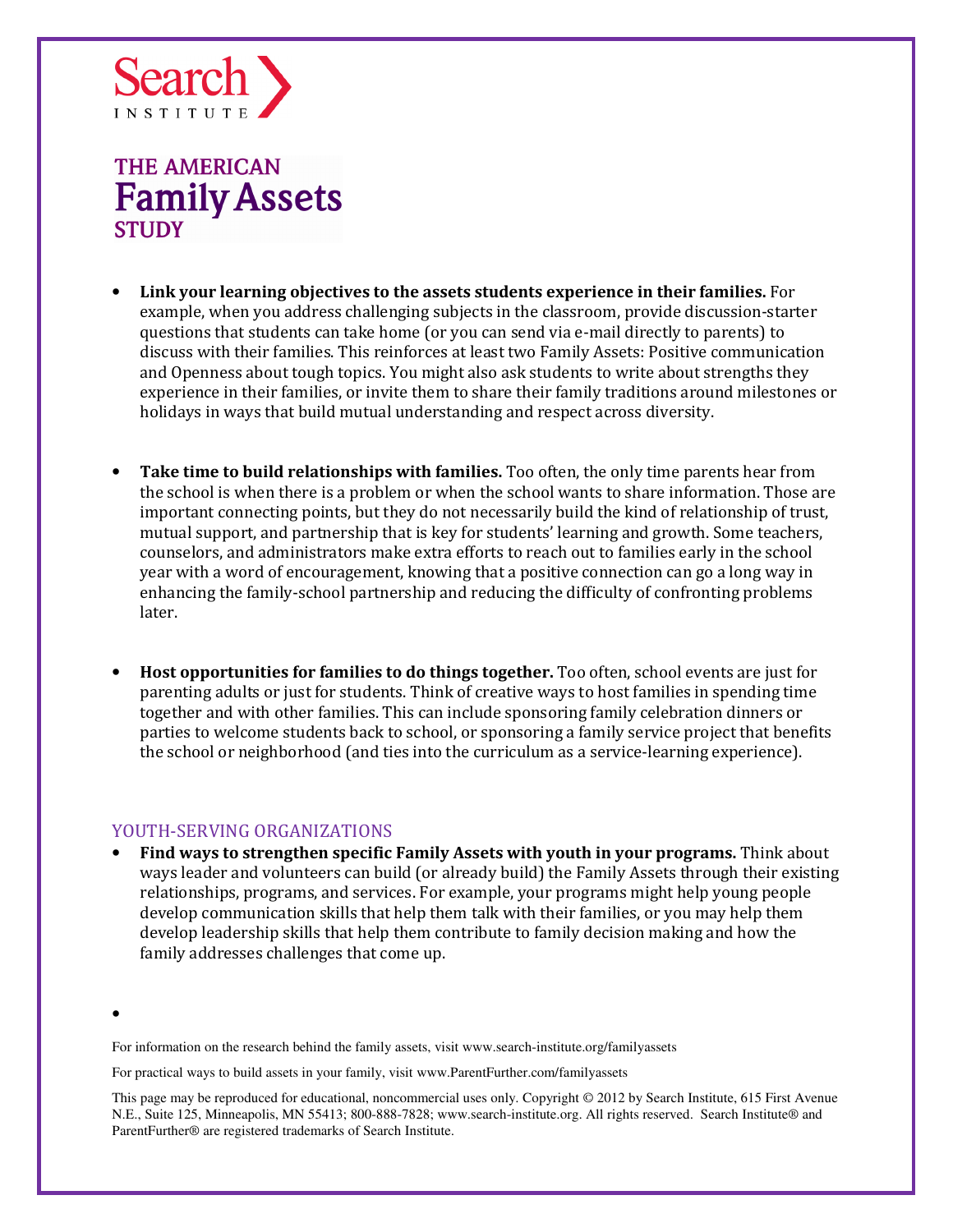

- Reinforce Family Assets when describing your youth programs. In making appeals to the community for volunteers or support, avoid sensationalizing family's problems or positioning your programs as "fixing" problems caused by families. Instead, focus on how your efforts reinforce and complement the strengths and resources that families offer to their children and teens. Even when families are particularly troubled, highlight the small ways they hold things together by drawing on their families' assets.
- Expect program leaders and other staff to build relationships with both young people and parenting adults. Except in extreme cases, a youth program should not become a substitute for family strengths; rather, it should be a resource that complements and reinforces the family's assets. Leaders need to recognize families as their partners in supporting young people's healthy development, not just volunteers who can bring refreshments or provide transportation when asked.
- Work with families to balance commitments and expectations for program participation with family time and other commitments. This may include coordinating activities with other institutions (schools, sports) so that families have time each week when they are not expected to be anywhere. It can also help to offer activities for the whole family so they can have family time together while participating in programs.
- Tap specific Family Assets to enrich your programming. Participating youth may be part of families that have particularly meaning family traditions. Or they may be actively engaged in issues of service and justice, involving significant contributions to the community. Or they may have faced and adapted to particular challenges. Each of these strengths could be tapped to inspire young people and their families while also teaching them important skills.
- Reach out to new families. Let them know how family members might get involved in enriching activities through your program. Learn about their interests and their Sparks as starting points for building a relationship with them.

For information on the research behind the family assets, visit www.search-institute.org/familyassets

For practical ways to build assets in your family, visit www.ParentFurther.com/familyassets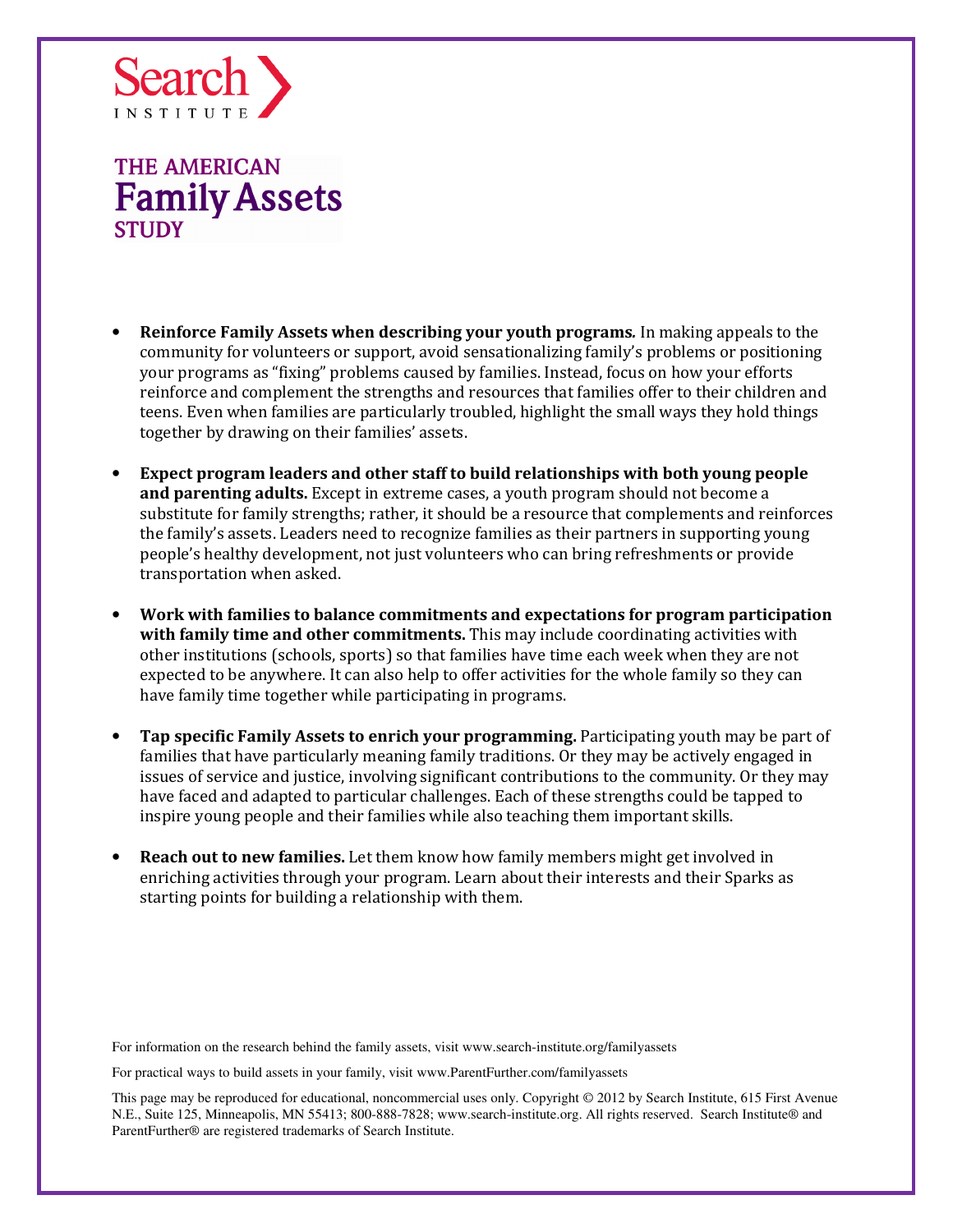

### FAITH COMMUNITIES

- Invite youth and adults to reflect on how your church, mosque, synagogue, or temple reinforces particular Family Assets. Similarly, reflect on ways the faith community might inadvertently undermine certain assets with certain families because of other priorities, scheduling issues, or gaps in how the congregation engages with families. Examine your congregation's activities–from worship to religious education to social events–to determine if they reinforce or undermine Family Assets.
- Connect Family Assets with your faith tradition's values and writings. In what ways are the types of interactions within families that are articulated in the Family Assets framework reflected in the stories and sacred writings of your tradition? What other strengths are highlighted as part of your tradition?
- Offer intergenerational learning opportunities using the Family Assets. Bring together intergenerational families (including people from all generations) in the congregation to reflect on the assets from their own experiences, beliefs, and values, to tell stories about how they have experienced these assets in their own families, and ways members of the faith community can support each other in reinforcing their Family Assets.
- Connect with families facing challenges. Be intentional in reaching out to and including families that may be struggling, including single-parent families and those facing economic stress. Be aware that, under stress, families are more likely to isolate themselves than to reach out for the support they need.
- Link families in the congregation for mutual support. Faith communities can be vital resources for Family Assets for many families. Many of the "connecting to community" assets can be readily developed and strengthened within a congregation, including relationships with others, enriching activities, and supportive resources.

For information on the research behind the family assets, visit www.search-institute.org/familyassets

For practical ways to build assets in your family, visit www.ParentFurther.com/familyassets